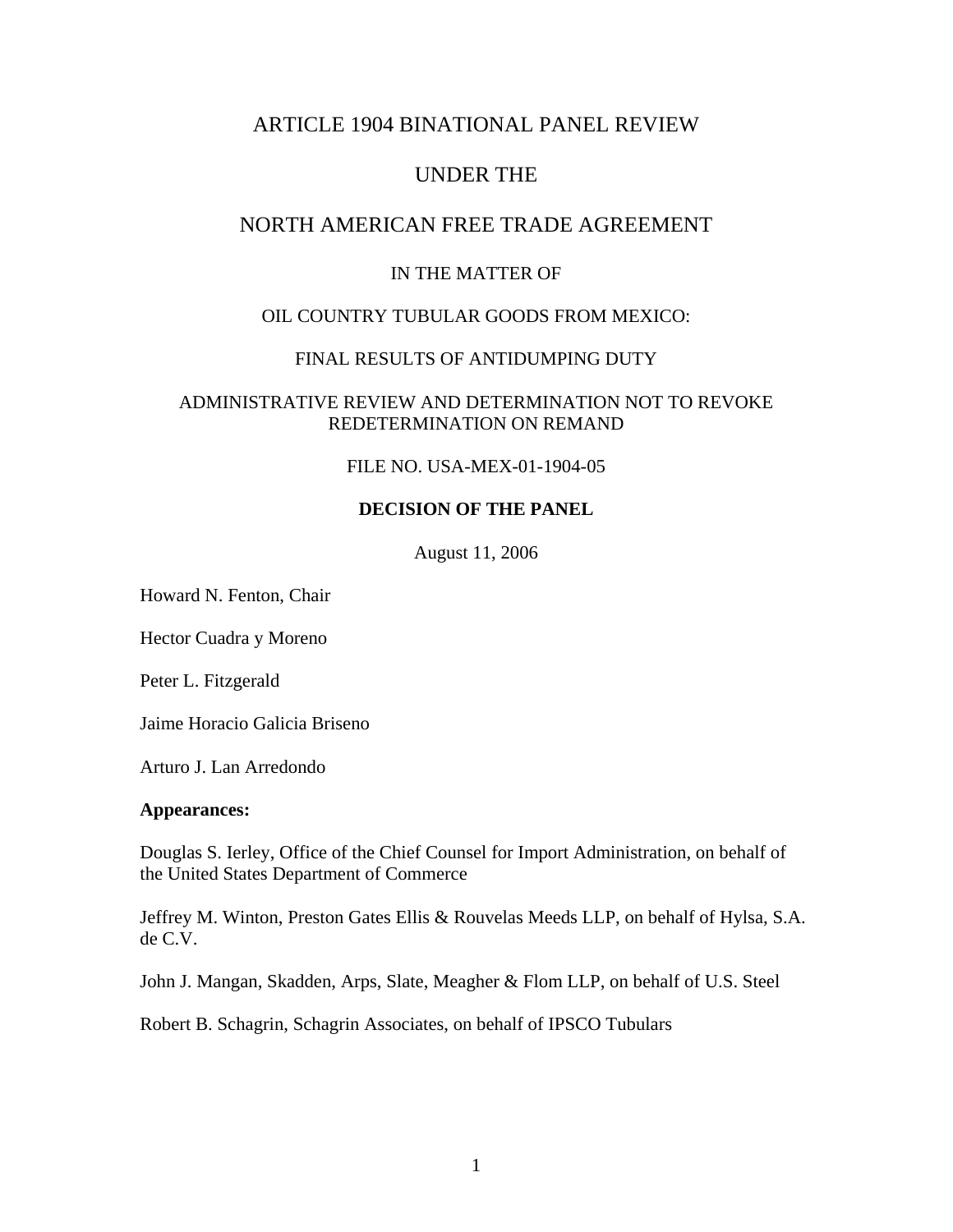#### **I. INTRODUCTION**

 $\overline{a}$ 

At this stage of an administrative proceeding commenced initially in 1994, respondent Hylsa, S.A. De C.V. (Hylsa) appears trapped in a classic "Catch -22". The saga began when the company was subjected to an antidumping order in 1995 although it was never found to have engaged in dumping. $<sup>1</sup>$  $<sup>1</sup>$  $<sup>1</sup>$  In 1999 it sought to have the order</sup> revoked but has now (in 2006!) been told no. The reasons given were the absence of sales of commercial quantities and the challenged occurrence of dumping in 2003-2004. The company has a record of relatively small sales to the U.S. except for a 15 month period coinciding with the original 1994-95 antidumping investigation of another company that lead to the order. The Commerce Department has determined that since Hylsa's later sales are much lower than this period (as they were before the period) they are not in commercial quantity. And, the Department says since the Department found dumping during the ninth administrative review for 2004-05, it cannot grant a request made for the fourth review (notwithstanding Hylsa's pending challenge to that decision, and the fact that if the request had been granted after the fourth review, there would not have been a ninth review for Hylsa).

 The issue before this Panel is whether the lawful discretion of the Commerce Department allows it to maintain an antidumping order against a company for reasons that have the appearance, at least, of bootstrapping by the Department, i.e. using a forced interpretation of both the facts and the rules in a way that leads to maintaining an antidumping order when it appears facially unfair.

<span id="page-1-0"></span><sup>&</sup>lt;sup>1</sup> Hylsa was one of several Mexican exporters included in the "all other" category and subjected to the cash deposit rate after the Commerce Department's determination of dumping by Tubos de Acero de Mexico, S.A. (TAMSA), *See Final Determination of Sales at Less Than Fair Value: Oil Country Tubular Goods from Mexico.* 60 Fed. Reg. 33657 (June 28, 1995).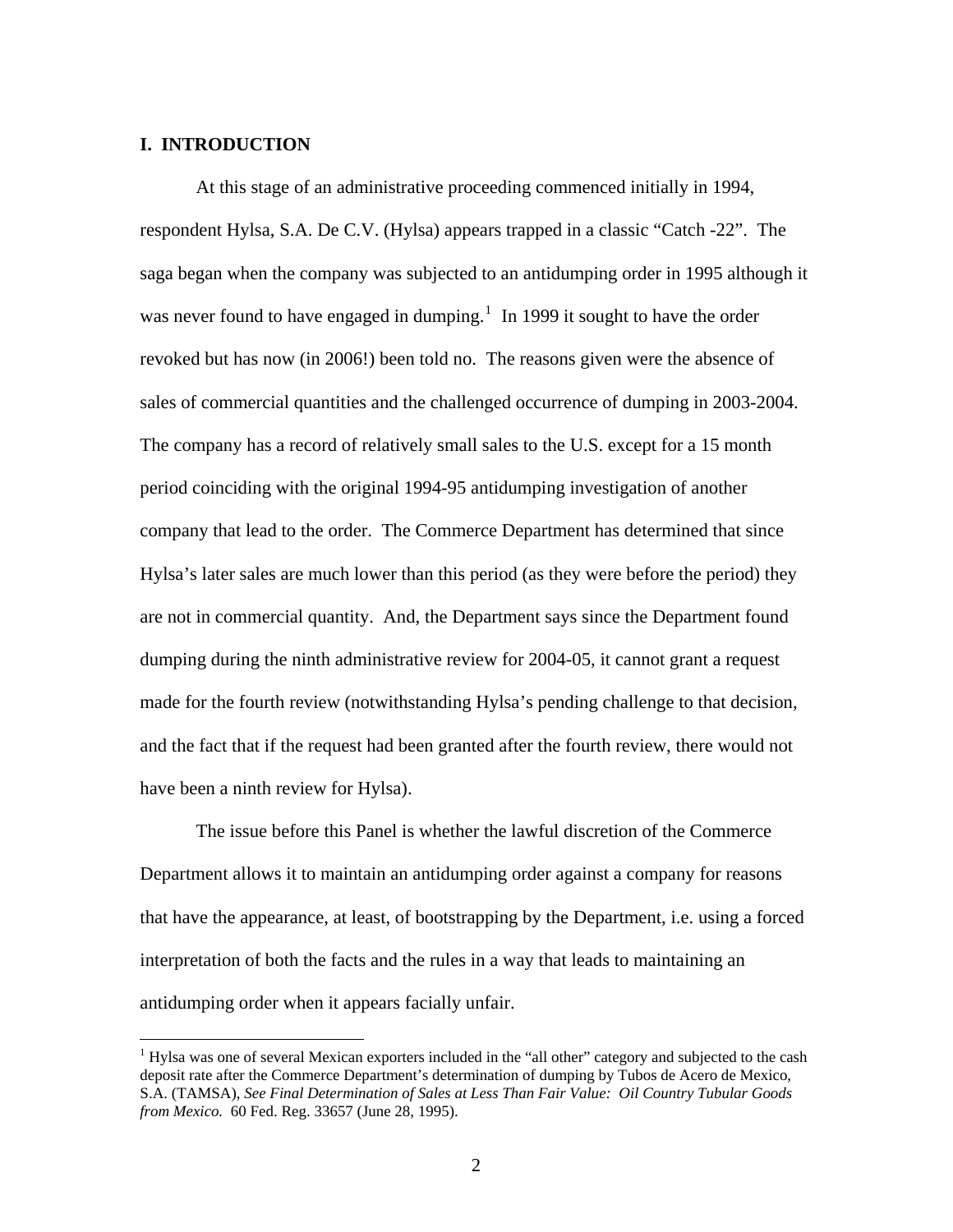On January 18, 2006 this Panel issued its initial decision in this matter, sustaining the Department's decision with regard to respondent TAMSA to deny its request for revocation of the dumping order against it, and remanding the case to the Department to recalculate the final antidumping margins for Hylsa, as well as to consider Hylsa's request to revoke the antidumping order against it in the event the recalculation resulted in a zero dumping margin. On April 27, 2006 the Department issued its Redetermination on Remand in which it: (1) requested the Panel to reconsider its decision regarding the calculation of dumping margins, (2) recalculated the margins pursuant to the Panel's instructions and found a dumping margin of zero, and (3) refused Hylsa's request to revoke the antidumping order against it. The Department filed the remand record with the Panel on May 2, 2006.

 On May 22, 2006 respondent Hylsa filed its comments and challenge to the Commerce Department's decision not to revoke the antidumping order against it. In its comments Hylsa objected to the Department's challenge to the Panel's decision, while raising its own objection to the Panel's decision rejecting its zeroing argument. In its challenge to the outcome of the Department's decision, Hylsa contested the determination by the Department that it had not shipped in commercial quantities during the administrative review periods, and argued that the reliance of the Department on its finding of dumping in the  $9<sup>th</sup>$  Administrative Review of this order was improper.

 On June 9, 2006 the Department filed its response to Hylsa's challenge, and complainants IPSCO Tubulars Inc., Lone Star Steel Company, and Maverick Tube Corporation filed comments in support of the Department. On June 12, 2006

3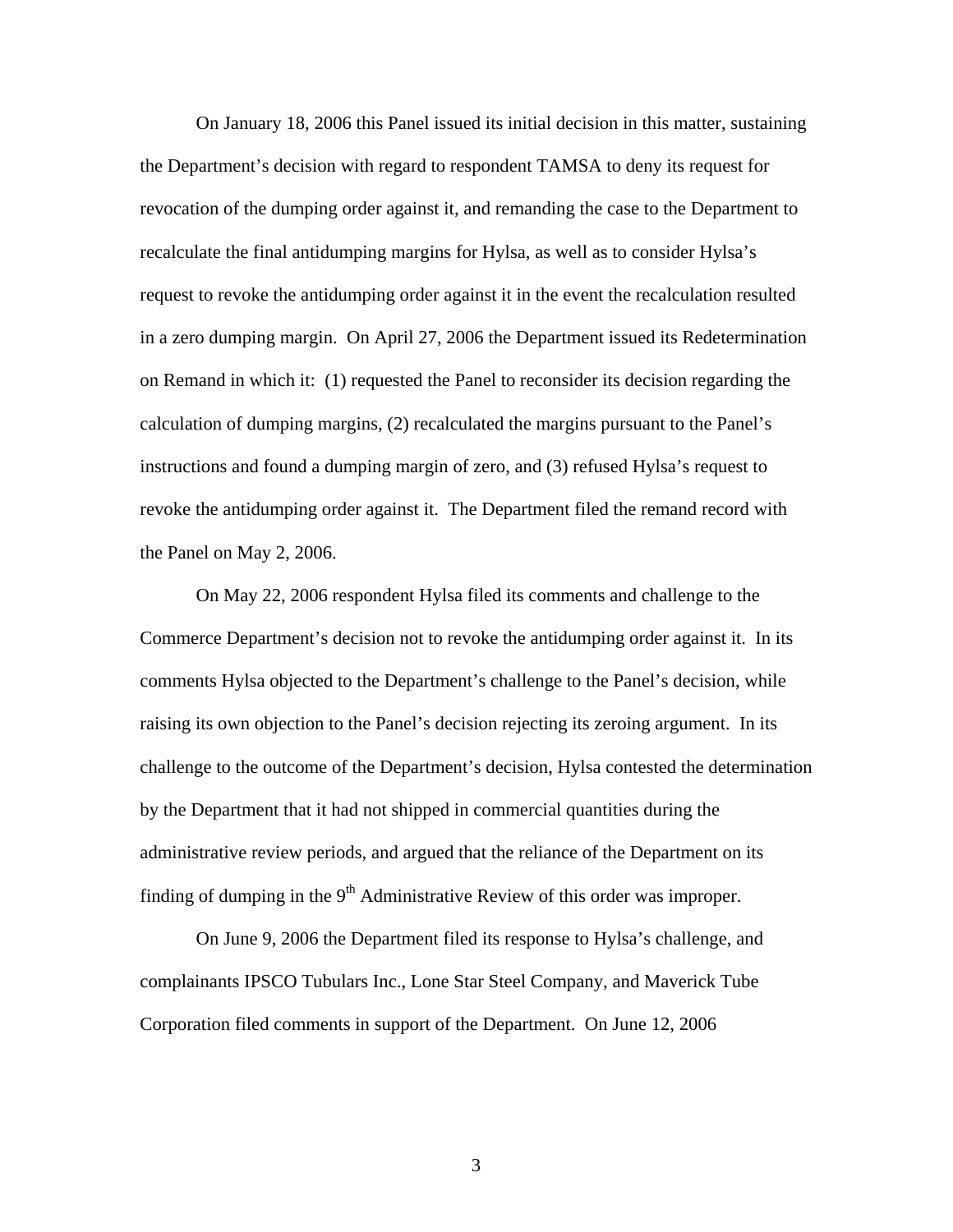complainant United States Steel Corporation filed its comments in support of the Department as well.

 For purposes of this decision, the jurisdiction of the Panel and the standard of review are the same as employed by the Panel in its initial decision<sup>[2](#page-3-0)</sup>, which the Panel incorporates by reference.

This Panel concludes that the Department's calculation of commercial quantities in its remand determination was an abuse of discretion and that the contested dumping determination in the  $9<sup>th</sup>$  review is outside the scope of this proceeding and may not be taken into account.

#### **II. DISCUSSION**

#### **A. Requests to Reconsider Panel's Decision**

Both the Department and Hylsa questioned elements of this Panel's decision and reasoning in its initial decision. The Panel regards these questions as challenges to its determination and notes that Rule 76 of the Rules of Procedure for Article 1904 Binational Panel Reviews provides the method for requesting a Panel to re-examine its decision. However, under this rule such a request must be filed within 10 days of the issuance of the decision, $3$  and the challenging party may not "set out any argument already made in the Panel review."<sup>[4](#page-3-2)</sup> The Panel notes that neither party complied with Rule 76 in the timing of the requests, the criteria for re-examination<sup>[5](#page-3-3)</sup>, or the need for new

<span id="page-3-0"></span><sup>2</sup> *In the Matter of: Oil Country Tubular Goods from Mexico; Final Results of Antidumping Duty Administrative Review and Determination Not to Revoke,* USA-MEX-01-1904-05 at 7-10 (January 27, 2006).

<span id="page-3-2"></span><span id="page-3-1"></span> $3$  Rule 76(1).

<span id="page-3-3"></span> $4$  Rule 76(3).

 $5$  Rule 76(2).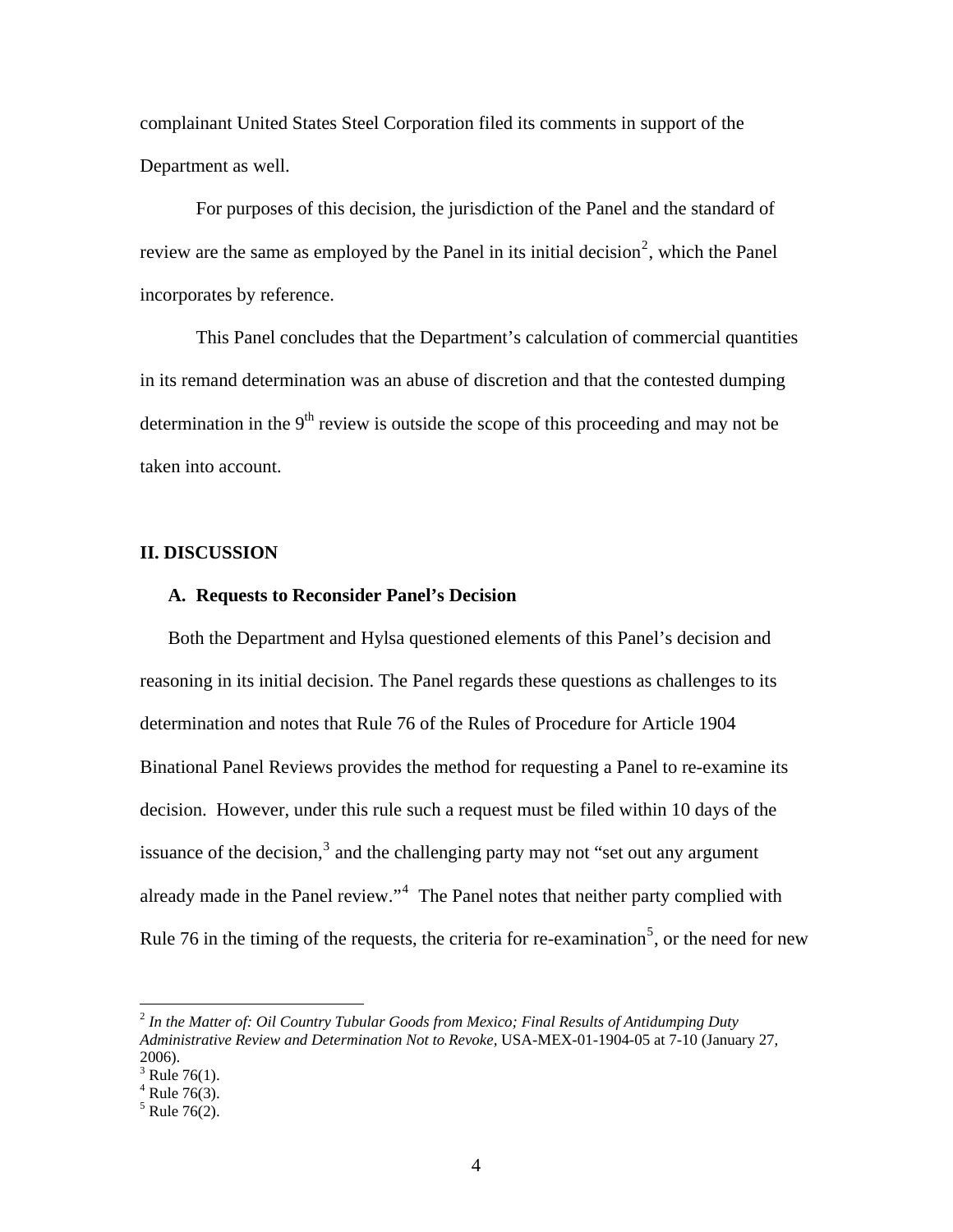arguments<sup>[6](#page-4-0)</sup>. Therefore the Panel will not address the arguments made by the parties in their filings with regard to matters not subject to that part of the Department's Determination being challenged by Hylsa, the denial of the request for revocation.

### **B. Commercial Quantities Determination**

After recalculating the dumping margin for Hylsa following the directions of the Panel, the Department found that the margin was zero<sup>[7](#page-4-1)</sup>. This gave Hylsa three administrative reviews during which it had not sold subject merchandise at less than fair value, and thus made it eligible to request revocation of the order against it.<sup>[8](#page-4-2)</sup> The regulations require that the Department ascertain whether Hylsa has sold subject goods in commercial quantities during the three years<sup>[9](#page-4-3)</sup> and that Hylsa certify to that effect.<sup>10</sup> The Panel concurred in the Department's view that this is a threshold requirement for revocation in its initial decision with regard to TAMSA's request for revocation.<sup>[11](#page-4-5)</sup> The issue before the Panel at this time is how the Department chooses to define "commercial quantities" for purposes of Hylsa's request for revocation and whether its chosen approach is within its administrative discretion.

<span id="page-4-0"></span><sup>&</sup>lt;sup>6</sup> The Panel does recognize that Hylsa pointed out the decision of the WTO Appellate Body which reversed the WTO Panel Decision on zeroing in administrative reviews that the Panel had made reference to in its decision. *See* Comments of Complainant Hylsa, S.A. DE C.V., on Commerce's April 27 Remand Redetermination at 14-15 (Non-Proprietary Version, May 22, 2006). The Panel notes this decision, but insofar as it did not base its conclusion on the WTO Panel decision, this new information is not a material change.

<span id="page-4-1"></span><sup>7</sup> *Redetermination on Remand, In the Matter of: Oil Country Tubular Goods from Mexico; Final Results of Antidumping Duty Review and Determination Not to Revoke* at 1, 7,19, 23, 29 (April 27, 2006); Response Brief of the Investigating Authority at 2, 4-5 (Public Version, June 9, 2006)..

<span id="page-4-2"></span> $8 \text{ 19 C.F.R. } $351.222(b)(2)(i)(A).$ 

 $9^9$  19 C.F.R. §351.222(d)(1).

<span id="page-4-4"></span><span id="page-4-3"></span> $10$  19 C.F.R. §351.222(e).

<span id="page-4-5"></span><sup>&</sup>lt;sup>11</sup> In the Matter of: Oil Country Tubular Goods from Mexico; Final Results of Antidumping Duty *Administrative Review and Determination Not to Revoke,* USA-MEX-01-1904-05 at 11, 14 (January 27, 2006).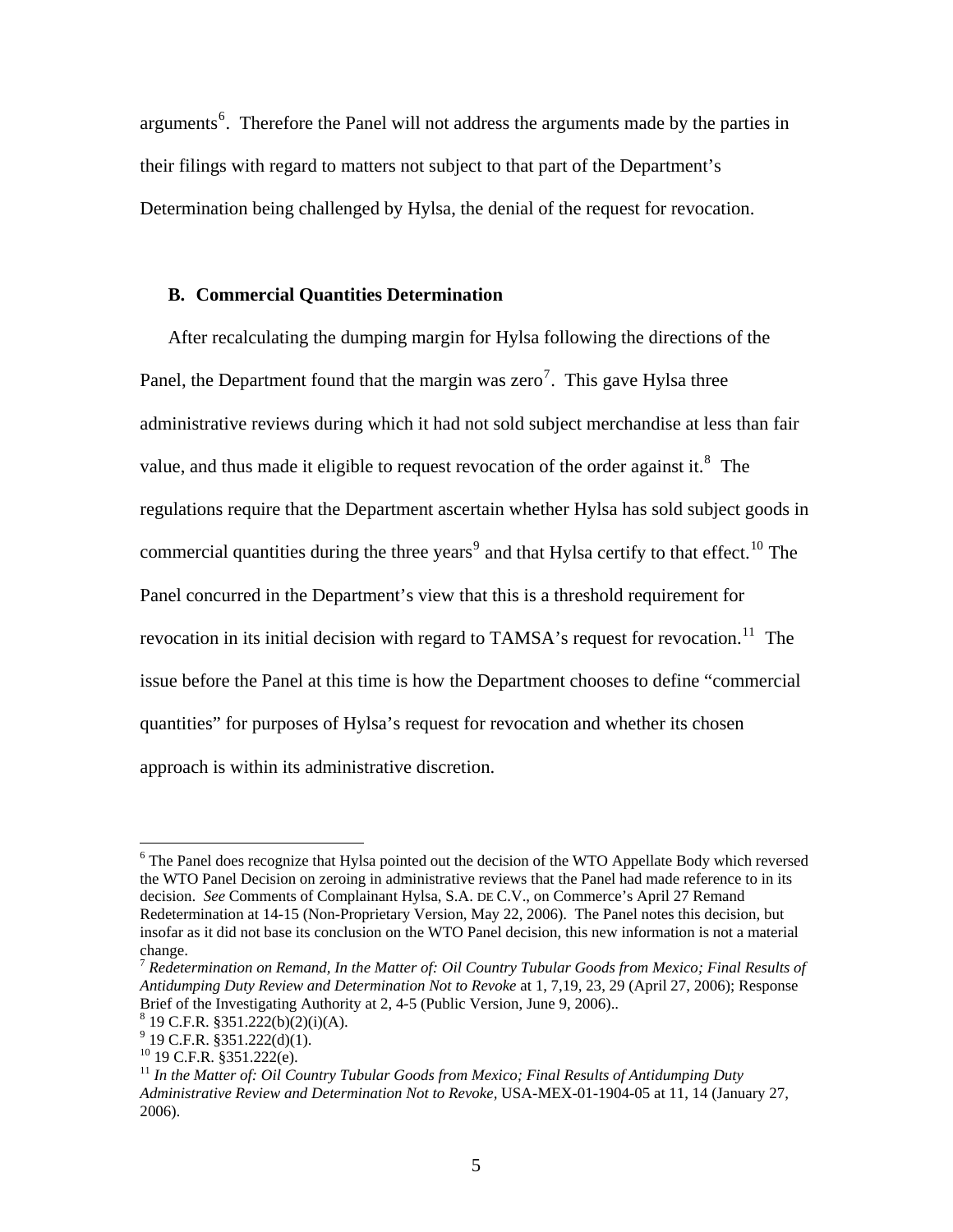The Panel previously recognized that the Department determines commercial quantities on a case by case basis, taking into account the circumstances of each individual exporter.<sup>[12](#page-5-0)</sup> The Department determined in this case that Hylsa had not shipped in commercial quantities during the three years in questions because its volume of sales was significantly lower than its sales during the initial period of investigation by the Department into TAMSA's sales, the review that established the basis for the antidumping order. In its consideration of Hylsa's revocation request the Department offered four different possible analyses of the commercial quantities question, although all four lead to Commerce's conclusion that the sales during the three review years were not in commercial quantity. Three of the tests were based on Hylsa's sales during either the six month  $POI<sup>13</sup>$  $POI<sup>13</sup>$  $POI<sup>13</sup>$ , or the calendar year,  $14$  while the fourth was based on TAMSA's sales.<sup>[15](#page-5-3)</sup> Hylsa argues in its submission that if the Department had based its comparison on the period of investigation mandated by the Department's current rules<sup>[16](#page-5-4)</sup> the sales during the three years would be very similar to those during the alternative POI. $^{17}$  $^{17}$  $^{17}$ Ordinarily the Panel would feel obliged to defer to the Department's discretion in making such determinations, as it did in its original decision regarding the failure of TAMSA to ship in commercial quantities.<sup>[18](#page-5-6)</sup> However, there is a fundamental difference in this case.

<span id="page-5-1"></span><span id="page-5-0"></span><sup>&</sup>lt;sup>12</sup> *Id.* at 19, 21-23.<br><sup>13</sup> Remand Redetermination at 24-29, 47-55; Investigating Authority's Response Brief at 8-14, 16.<br><sup>14</sup> *Id.* 

<span id="page-5-4"></span><span id="page-5-3"></span><span id="page-5-2"></span><sup>&</sup>lt;sup>15</sup> *Id.*<br><sup>16</sup> See Hylsa's Comments on Remand Redetermination at 16-17, 20-26 (Non-Proprietary Version); See also 19 U.S.C. § 1677(17); 19 U.S.C. § 1677(14); 19 U.S.C. § 1677(b)(1)(B); 19 C.F.R. § 351.204(b); 19 C.F.R. § 353.42(b)(1995 Version); 19 C.F.R. § 371.701.<br><sup>17</sup> Id

<span id="page-5-6"></span><span id="page-5-5"></span><sup>&</sup>lt;sup>18</sup> Panel Decision at 23 (January 27, 2006).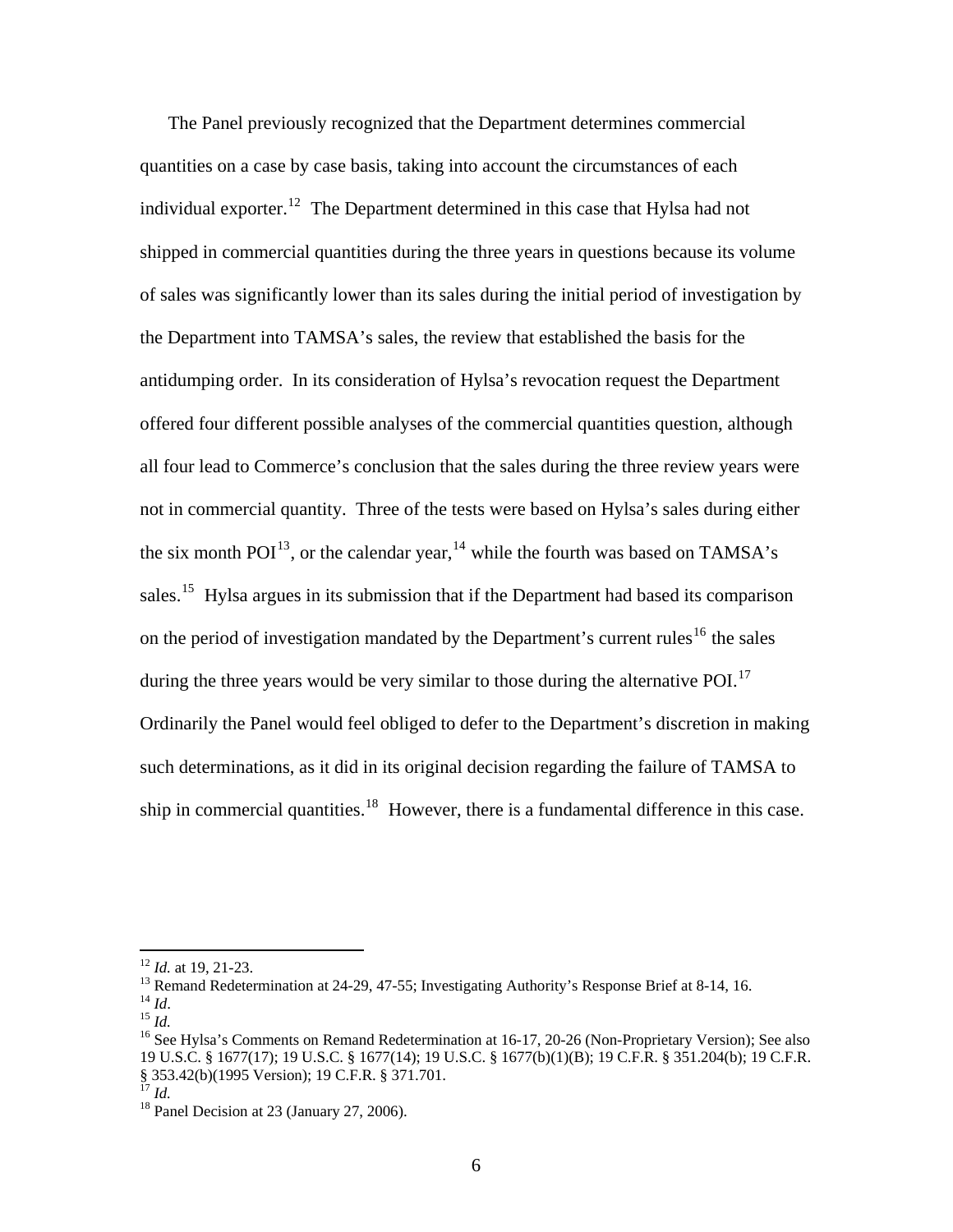Unlike TAMSA, Hylsa was not found by the Department to have engaged in sales at less than fair value. When the Department published its final rule in 1997 adopting the new regulations with the commercial quantity requirement, it stated:

The underlying assumption behind a revocation based on the absence of dumping … is that a respondent, by engaging in fair trade for a specified period of time, has demonstrated that it *will not resume* its unfair trade practice following the revocation of an order (emphasis added).<sup>[19](#page-6-0)</sup>

Hylsa, of course, had not engaged in an unfair trade practice, and had nothing to prove with its sales during the three years of administrative reviews. Thus, when the department confines its analysis of commercial quantities to a brute comparison of Hylsa's sales during a 15 month period in 1994 and 1995, ignoring sales volumes before and after that period, solely because that period coincides with its investigation of TAMSA, a company guilty of an unfair trade practice, the Department has a heavy burden in demonstrating the validity of its choice. It is made heavier in this case because the Department declined to include Hylsa it its initial investigation because its sales were too low.<sup>[20](#page-6-1)</sup> Now the Department is arguing that because its sales are low during the subsequent administrative review periods the company does not qualify to have the antidumping order revoked.

 It is a well established principle of Administrative Law that the decision of an agency must be evaluated on the basis of the explanation offered by that agency.<sup>[21](#page-6-2)</sup> In justifying its commercial quantity standard, the Department repeatedly relies upon the expressed need to determine if the company can participate in the market without the

 $\overline{a}$ 

<span id="page-6-1"></span><span id="page-6-0"></span> $20$  See Hylsa's Comments on Remand Redetermination at 22 (Non-Proprietary Version).

<sup>&</sup>lt;sup>19</sup> 62 Fed. Reg. 27296, 27326 (May 19, 1997).

<span id="page-6-2"></span><sup>21</sup> See *SEC v. Chenery Corp.,* 332 U.S. 194, 67 S. Ct, 1575 (1947). See also Aman & Mayton, Administrative Law, Ch. 13 §13.10.1 (2d ed. 2001).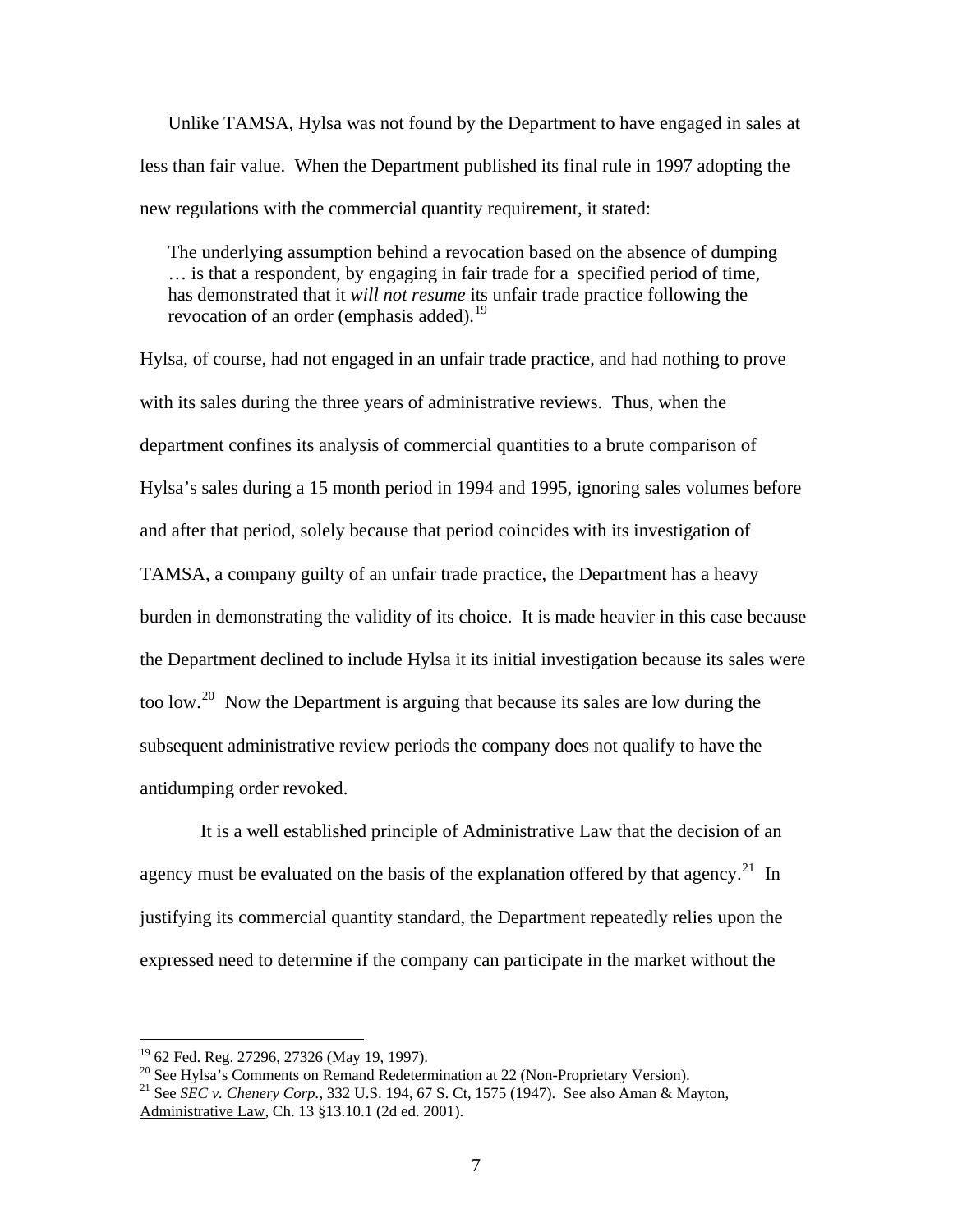discipline of the antidumping order.<sup>[22](#page-7-0)</sup> Where a company has previously engaged in dumping, and its sales under the antidumping order continue at a tiny percentage of its sales made while engaging in dumping, it is a perfectly rational standard for determining that the sales were not in commercial quantity. The Panel acknowledged this in its initial decision.<sup>[23](#page-7-1)</sup> It is not clear to the Panel however that this rationale is legitimate when the company seeking the revocation has not engaged in dumping and it can establish a legitimate pattern of commercial sales outside the time frame Commerce has chosen to use as its basis. Under such circumstances the Department needs to establish a rationale for its standard that is unrelated to suspicions about a firm that has engaged in an unfair trade practice in rejecting legitimate alternatives.<sup>[24](#page-7-2)</sup> Part  $351.222(b)$  creates a rebuttable presumption in favor of revocation when there has been no dumping over the course of three years of export sales in commercial quantities. Once the presumption in favor of revocation is properly triggered, the burden shifts in such a manner that the Department can only retain the order if there is "positive evidence" on the record supporting this decision and justifying that it is necessary to offset dumping.<sup>[25](#page-7-3)</sup> Given the Department's articulated practice of determining commercial quantity on a case by case basis, and the absence of any dumping by Hylsa up to this point, the need for Commerce to establish a legitimate alternative explanation or outcome for its commercial quantity determination is all the more compelling.

<span id="page-7-0"></span><sup>&</sup>lt;sup>22</sup> See Remand Redetermination at 29, 52-56; Investigating Authority's Response Brief at 6-7, 15-16.

<span id="page-7-1"></span> $23$  See Panel decision at 20-21 (January 27, 2006).

<span id="page-7-2"></span><sup>&</sup>lt;sup>24</sup> The Panel cannot accept the reasoning of Commerce that its commercial quantities standard is needed to establish a rational relation between the level of sales and the likelihood of the *recurrence* of dumping, given that Hylsa has not previously been found dumping. We find it difficult to conclude rationally that an exporter will *resume* an unfair trade practice, when such exporter has not been found committing unfair trade practices. Even grammatically, to "resume" implicates the continuation of something that has already started in the past. In other words, in the absence of a history of unfair trade practices, there may not be any relation between the level of sales of an exporter and the likelihood of *recurrence* of dumping . <sup>25</sup> *See* Part 351.222(b)(1)(i)(B) and (b)(2)(i)(C).

<span id="page-7-3"></span>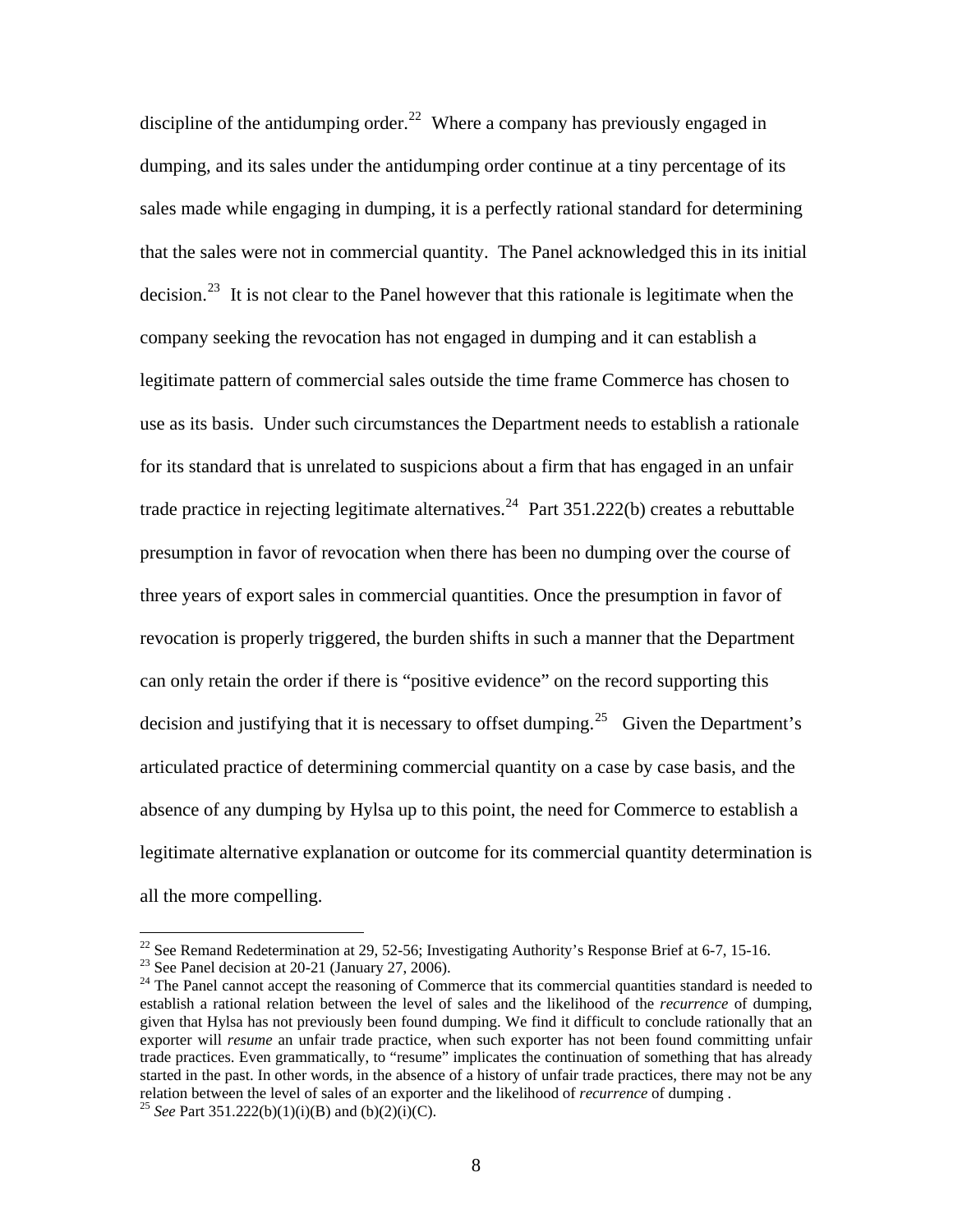It is clear that period of time selected by the Department as the basis for sales in commercial quantity by Hylsa is not compelled by statute or regulation<sup>[26](#page-8-0)</sup>. It is based on the Department's regulations in place at the time of the initial action against TAMSA defining the period of investigation of the antidumping complaint (the prior six months including the month in which the complaint was filed).<sup>[27](#page-8-1)</sup> As Hylsa points out, the Department has changed its regulations so that the period of investigation for a complaint now encompasses the four fiscal quarters prior to the filing of the complaint.<sup>[28](#page-8-2)</sup> Thus the Department is not constrained by law in establishing the time period for evaluating a complaint, and cannot argue that it is frozen into the six month period it has embraced. Indeed, the Department showed a willingness to consider other timeframes in setting forth the basis for is commercial quantity assessment, as it has done in other cases.<sup>[29](#page-8-3)</sup> It took the six months figures and annualized them,  $30$  and then took the entire calendar year of 1994 and considered that.<sup>[31](#page-8-5)</sup> Both of these approaches captured the higher sales by Hylsa during the May 1994 to June 1995 period, assuring figures significantly higher than those during the three year review period that Hylsa based its revocation request on. It is noteworthy that Commerce chose not to use the standard period that it now currently uses for its investigations and its basis for commercial quantity sales, which would have

<span id="page-8-0"></span><sup>&</sup>lt;sup>26</sup> In fact, there is a strong argument that to the extent there is a compulsory standard, it is the current four fiscal quarters rule because that was the rule in place when Commerce made its initial revocation ruling in this matter, after this Panel issued its decision in January 2006.

<span id="page-8-1"></span><sup>&</sup>lt;sup>27</sup> See Hylsa's Comments on Remand Redetermination at 16-17, 20-26 (Non-Proprietary Version); See also 19 U.S.C. § 1677(17); 19 U.S.C. § 1677(14); 19 U.S.C. § 1677(b)(1)(B); 19 C.F.R. § 351.204(b); 19 C.F.R. § 353.42(b)(1995 Version); 19 C.F.R. § 371.701.

<span id="page-8-2"></span><sup>&</sup>lt;sup>28</sup> See *Id.* Using the current standard the basis for Hylsa's sales would be starkly different than under the standard adopted by the Department.

 $^{29}$  See Remand Redetermination at 24-28; Investigating Authority's Response Brief at 8-15.

<span id="page-8-5"></span><span id="page-8-4"></span><span id="page-8-3"></span><sup>30</sup> See *Id.* 31 See *Id.*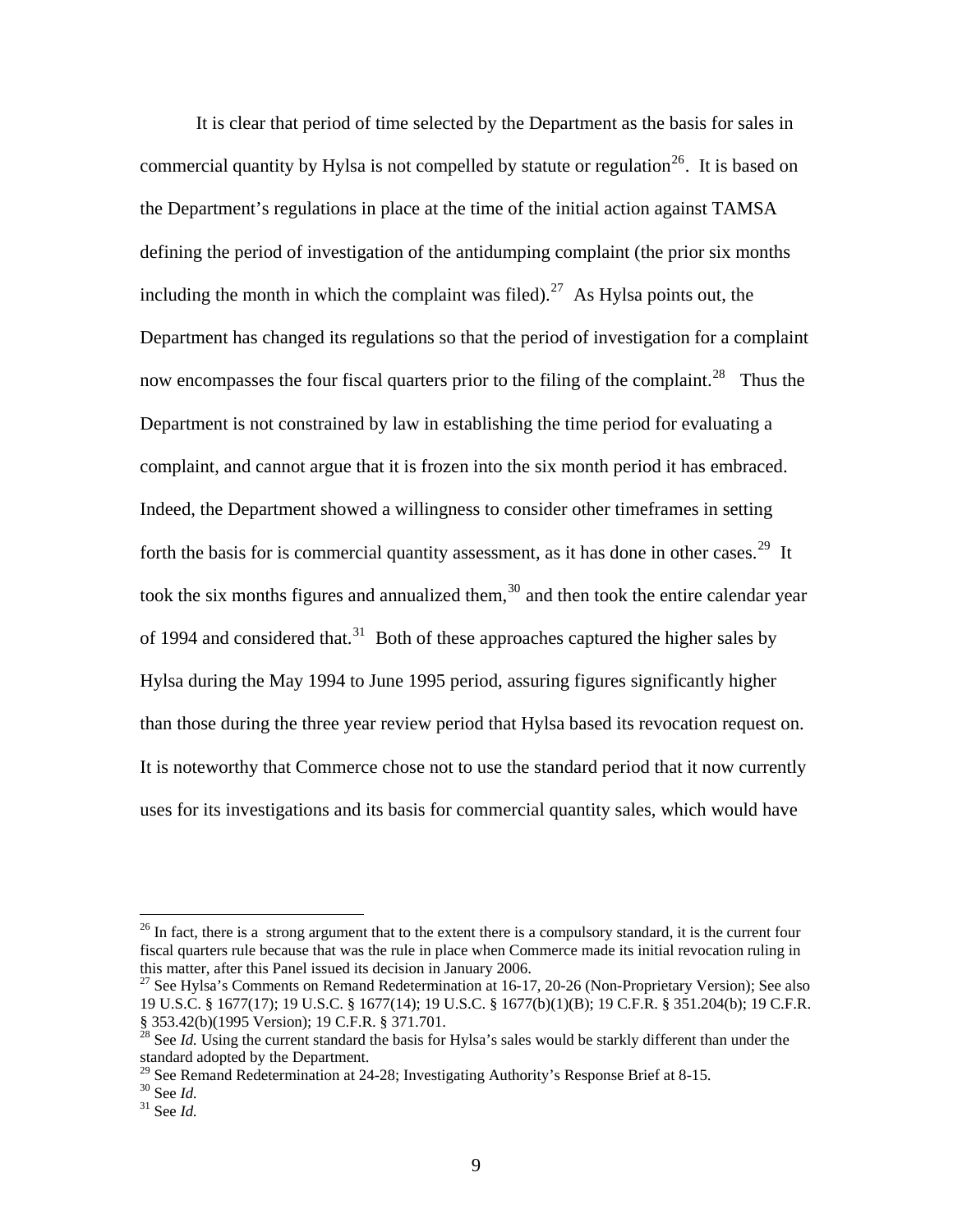yielded numbers similar to Hylsa's sales during the three years.<sup>[32](#page-9-0)</sup> The reasoning offered by the Department for considering its alternatives and not the current standard suggested by Hylsa is a recitation of the need to establish a sales record without the discipline of the antidumping order,  $33$  reasoning grounded in the suspicions against a violator of trade laws which we reject.

The Department also suggested a fourth method of analysis which does not use actual sales figures by Hylsa. It referred to its decision in Rebar from Turkey,<sup>[34](#page-9-2)</sup> which involved the request of a new to the market company to have the antidumping order revoked against it based on three years of sales at not less than fair value. The Department compared the sales to the companies that had been the subject of the investigation and concluded that the new firm's sales were too low to reflect what a typical firm in that business would sell. This would appear to be analogous since the new to market firm could not have engaged in previous dumping. However, because it was new to the U.S. market, there were no prior sales of any kind that would provide a basis for comparison. Here Hylsa has a history of participation in the U.S. market, albeit an uneven history that provides actual sales figures for comparison.<sup>[35](#page-9-3)</sup> Thus the Panel does not believe that Rebar From Turkey presents a valid basis for determining commercial quantity.<sup>[36](#page-9-4)</sup>

<span id="page-9-0"></span> $32$  See Hylsa's Comments on Remand Redetermination at 21-26(Non-Proprietary Version).

<span id="page-9-1"></span><sup>&</sup>lt;sup>33</sup> See Remand Redetermination at 34, 48-49; Investigating Authority's Response Brief at 10-11.

<span id="page-9-2"></span><sup>&</sup>lt;sup>34</sup> See Remand Redetermination at 25-28, 50-51, 55; Investigating Authority's Response Brief at 11-15; See also *Certain Steel Concrete Reinforcing Bars From Turkey: Final Results, Rescission of Antidumping Duty Administrative Review in Part, and Determination Not To Revoke in Part*, 68 Fed. Reg. 53217 (September 9, 2003) Issues and Decision Memorandum.

<span id="page-9-3"></span> $35$  Hylsa argues that comparing its sales to TAMSA's in the manner done in Rebar from Turkey is inappropriate because of the dissimilarities in the products and marketing of Hylsa and TAMSA. See Hylsa's Comments on Remand Redetermination at 27-28 (Non-Proprietary Version). While we find that this argument raises some legitimate issues, we do not address it here because of our decision that treating Hylsa as new to market is inappropriate.

<span id="page-9-4"></span><sup>36</sup> *Certain Steel Concrete Reinforcing Bars From Turkey: Final Results, Rescission of Antidumping Duty Administrative Review in Part, and Determination Not To Revoke in Part*, 68 Fed. Reg. 53217 (September 9, 2003) Issues and Decision Memorandum.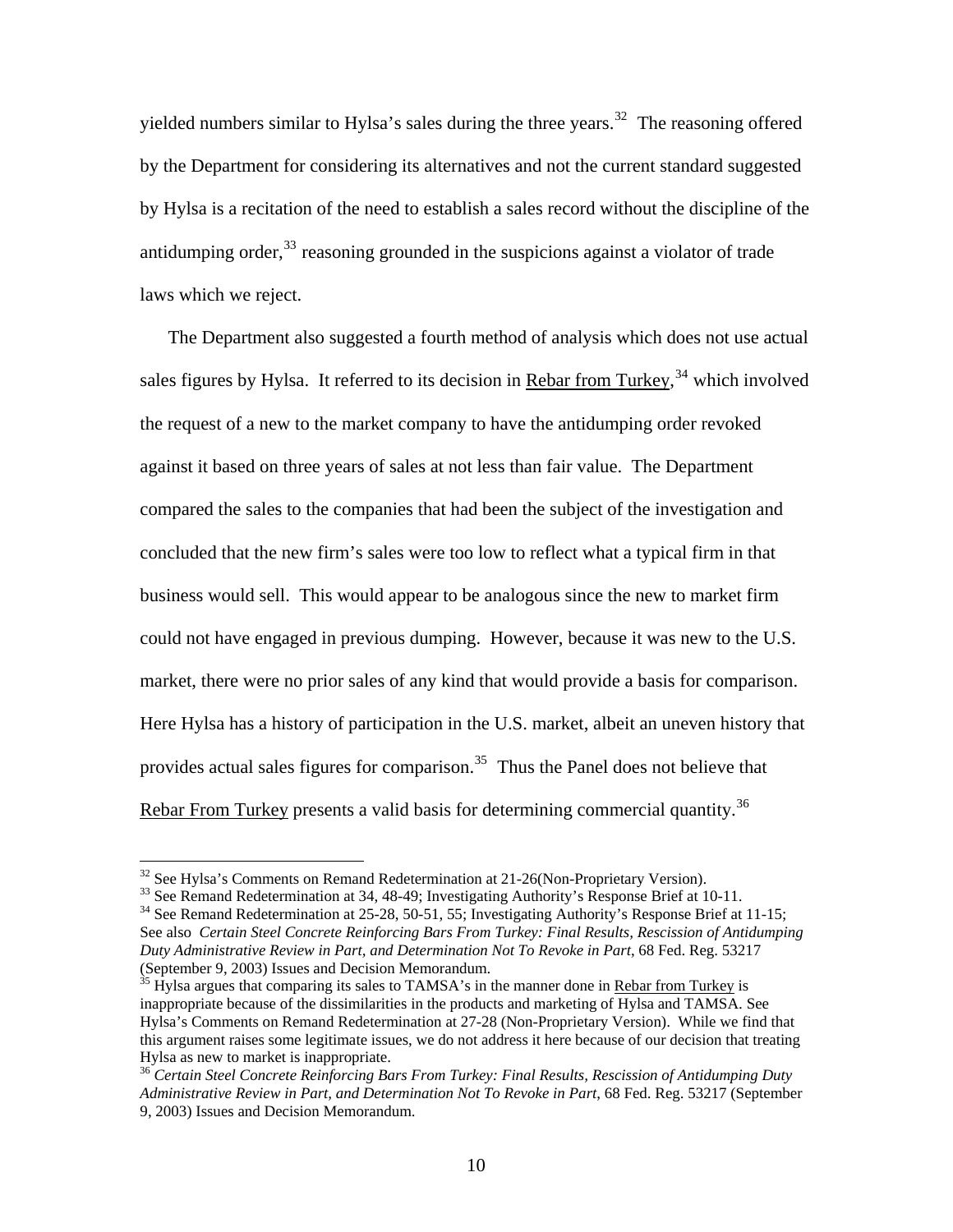The alternative suggested by Hylsa, using the current period of investigation standard of the four quarters prior to the complaint being filed, was rejected by Commerce on the basis of it being a later adopted process.<sup>[37](#page-10-0)</sup> Yet the effect of this standard illustrates the arbitrary character of Commerce's choice. Hylsa sales utilizing this previous four quarters standard would be similar to its sales during the administrative review periods. Would the Department refuse to characterize these as being in commercial quantity because sales immediately thereafter were greater? We need not speculate about that, but the differences in baseline sales for comparison purposes of the two standards points to an inherent arbitrariness in the use of mechanical formulae that the Department must address.

The Panel acknowledges that the pattern of sales by Hylsa presents a challenge to the Department in determining what constitutes sales in commercial quantity by the company if the agency is basing its decision solely on comparisons. The company had not participated in the American market for some years, and then resumed with small quantity sales in March and April of 1994, and larger sales in May through the following June of 1995. Sales during the three administrative review years reflected the March and April sales rather than the higher volumes of the May 1994 through June 1995 period.<sup>[38](#page-10-1)</sup> Commerce has chosen to utilize a time period that captures these higher sales figures to argue that later sales are not in commercial quantities.<sup>[39](#page-10-2)</sup> The Panel cannot say that this

<span id="page-10-1"></span><span id="page-10-0"></span> $37$  See Remand Redetermination at 34, 48-49; Investigating Authority's Response Brief at 10-11. <sup>38</sup> Hylsa has noted that its sales during the review periods occurred in only one or two months of each

period, consistent with its sales that would have been captured by Commerce's use of its current four quarters prior to the complaint standard for periods of investigation. See Letter from Shearman & Sterling to N. Mineta, August 16, 2000; See also Letter from Shearman & Sterling to N. Mineta, August 29, 2000.

<span id="page-10-2"></span><sup>&</sup>lt;sup>39</sup> The company has noted that the drop off in its sales occurred with the imposition of the 21% antidumping cash deposit rate on its sales to the U.S. effective in July of 1995 after the final determination against TAMSA**.** See Letter from Shearman & Sterling to N. Mineta, August 16, 2000; See also Letter from Shearman & Sterling to N. Mineta, August 29, 2000. While the Department does not regard sales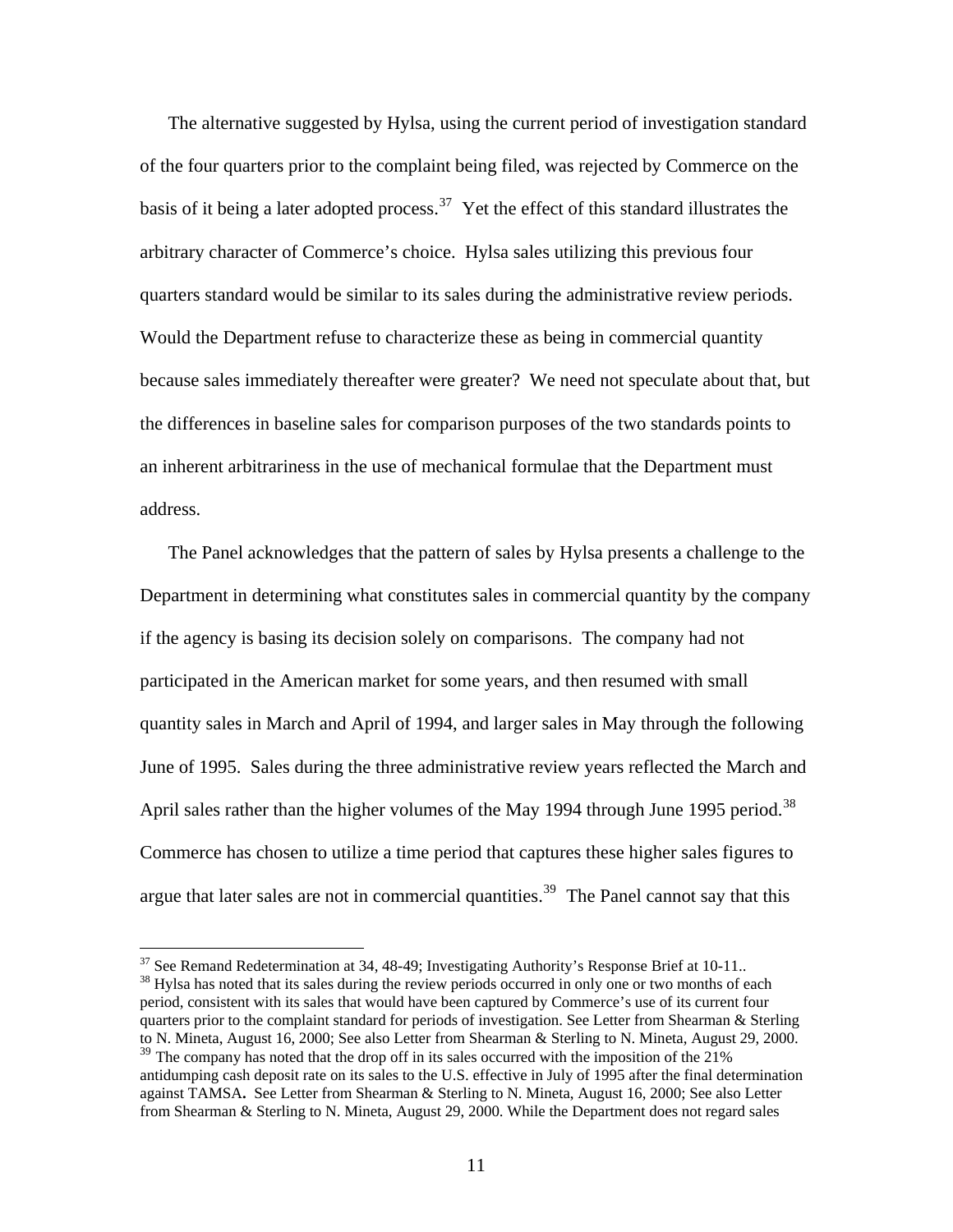choice is incorrect or cannot be justified, but observes that the offered explanation is neither logical nor consistent with the articulated reason. If a company is not dumping product (an assumption fundamental principles of due process compel us to make about  $Hylsa<sup>40</sup>$  $Hylsa<sup>40</sup>$  $Hylsa<sup>40</sup>$ , comparing its sales to a period before the imposition of an antidumping duty to a period after the duty is imposed tells the Department nothing about the ability of that company to sell without the discipline of the antidumping order. It does suggest that posting a cash deposit of 21% has discouraged it from selling those goods to that market. It may be that in circumstances where a company has not been found to have engaged in dumping but does have an historic pattern of sales there is no sound reason to use an artificial comparative standard based on the misconduct of another.

#### **C. Consideration of Ninth Administrative Review Determination**

The Department stated in its decision that even if Hylsa had sold goods in commercial quantities, the Department could not revoke the antidumping order against it because the Department had found that Hylsa engaged in dumping in the  $9<sup>th</sup>$  administrative review of the order in this matter for  $2004-2004$ .<sup>[41](#page-11-1)</sup> The Department argues that this satisfies the provision of the regulations that provides for the Department to decide if the "order is otherwise necessary to offset dumping."[42](#page-11-2) In support of its position that it may consider

declines due to antidumping duties as a legitimate reason for reduced sales, when those duties are imposed against a company in the "all others" category that was not found to have engaged in dumping, using the decline to reject its revocation request raises justifiable questions of fairness.<br><sup>40</sup> The Panel does not assume that the Department chose the particular time frame because it suspected

<span id="page-11-0"></span>Hylsa was engaged in dumping during this period of higher sales. Such an assumption by the Department would be clearly an abuse of discretion and an illegitimate basis for a legal assumption.<br><sup>41</sup> See Remand Redetermination at 55-56; Response Brief at 17. We feel constrained to observe that

<span id="page-11-1"></span>Commerce has also made a preliminary determination of dumping by Hylsa in its tenth administrative review, 71 Fed. Reg. 27676 (May 12, 2006). Our reasoning in this opinion would equally apply to that decision.

<span id="page-11-2"></span> $42$  19 C.F.R. §351.222(b)(2)(i)(C).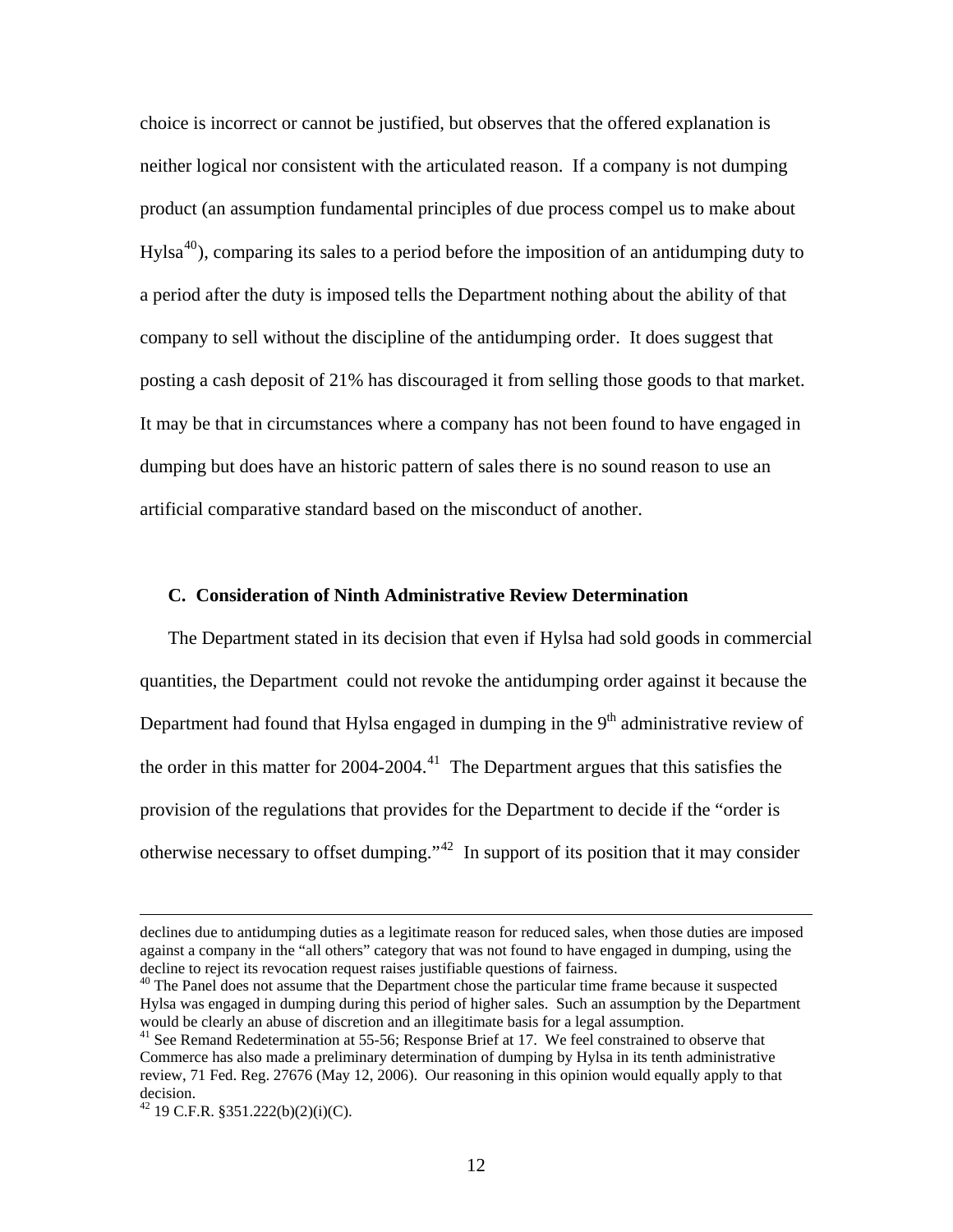an event that occurs more than five year after the proceeding in question, it cites the decision of the Court of International Trade in Luoyang Bearing Corp. v. United States.<sup>[43](#page-12-0)</sup> Hylsa challenges the use of the evidence of the ninth review as a basis for the Department's decision in this, the fourth review by questioning the reasoning of the CIT in Luoyang<sup>[44](#page-12-1)</sup> and arguing that neither the decision nor the evidence of the ninth review is on the record before this Panel.<sup>[45](#page-12-2)</sup>

The Panel is frankly very troubled by the notion that the Commerce Department can use a contested finding of its own<sup>[46](#page-12-3)</sup> in an administrative review five years after the circumstances of the present proceeding as evidence of dumping in order to deny the request for revocation. It is, nonetheless mindful of its role under the NAFTA Chapter 19 process to respect the decisions of the Court of International Trade and the Court of Appeals for the Federal Circuit.<sup>[47](#page-12-4)</sup> It has therefore closely examined the opinion of the CIT to determine if it compels our decision. We find that the circumstances and reasoning employed by the Court in that case are not applicable to ours, and that the failure of the Court to address the fundamental question of the nature of the record gives us no guidance at all for the review on the record required by Chapter 19 Rules.

The company in Louyang challenging the decision not to revoke, Zhejian Machinery Import and Export Corp. (ZMC), had been found to have engaged in dumping and been subject to an antidumping order for over 12 years. The company had requested revocation based on three years of sales at not less than fair value, but Commerce found

<span id="page-12-0"></span> $43$  358 F. Supp.  $2<sup>nd</sup>$  1296 (2005).

<span id="page-12-1"></span><sup>&</sup>lt;sup>44</sup> See Hylsa's Comments on Remand Redetermination at 30-32 (Non-Proprietary Version). <sup>45</sup> *Id*.

<span id="page-12-3"></span><span id="page-12-2"></span><sup>&</sup>lt;sup>46</sup> Hysla has challenged the Department's decision in the 9<sup>th</sup> review in the Court of International Trade.  $^{47}$  North American Free Trade Agreement, Sep. 13, 1993, Part 7, Administrative and Institutional

<span id="page-12-4"></span>Provisions, Chapter 19, Review and Dispute Settlement in Antidumping and Countervailing Duty Matters, Article 1904(2).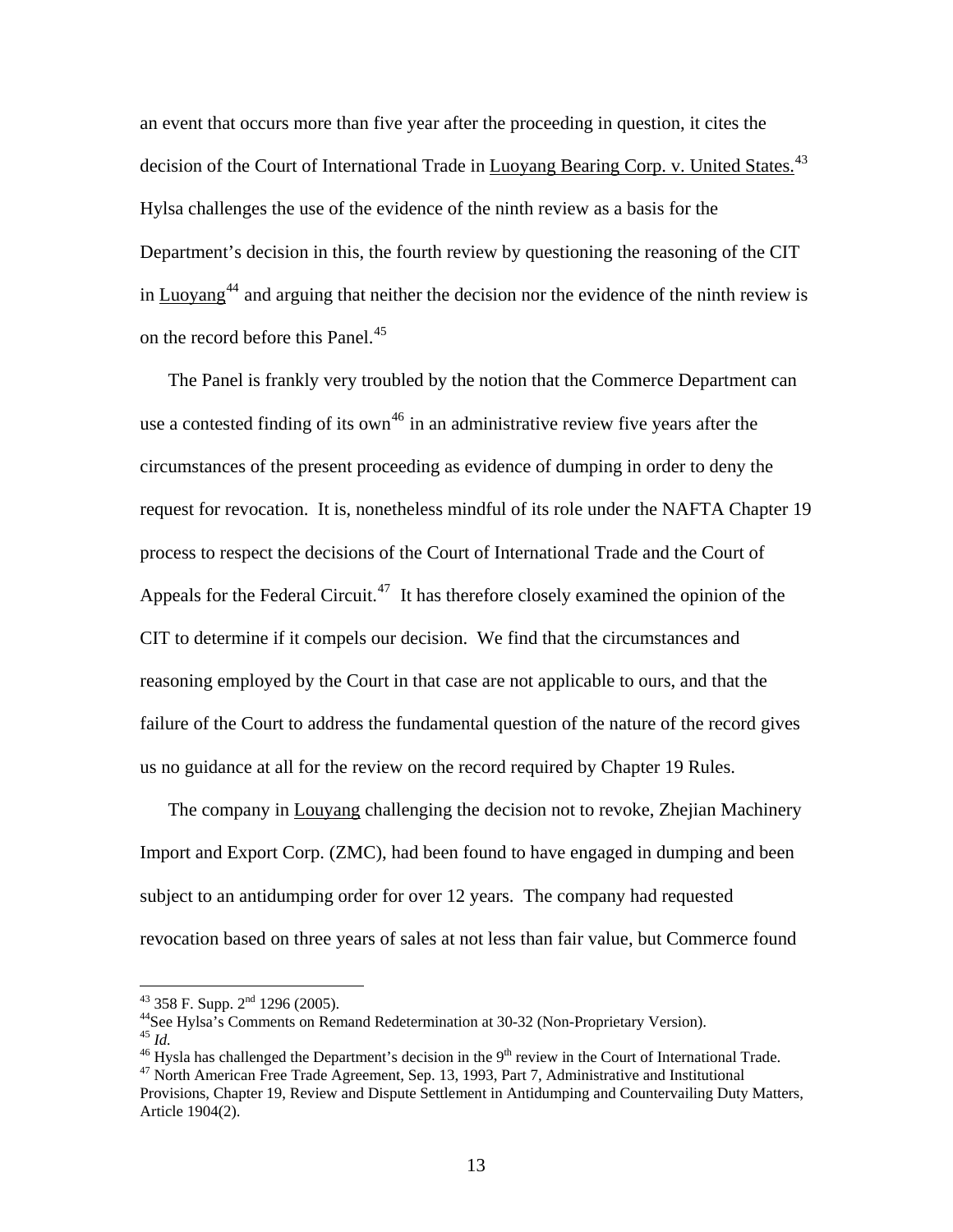dumping in the twelth administrative review. ZMC challenged that finding and Commerce agreed, recalculating the margin to find zero dumping, and preliminarily revoking the order. However, because of the delays in the process due to Commerce's error, before Commerce issued its final determination the Department found in the fourteenth administrative review that ZMC was dumping<sup>[48](#page-13-0)</sup>. Commerce then reversed its preliminary determination and refused to revoke the order. The Court of International Trade relied on the assertion of the Department that "the discipline of the order continues to be necessary to offset dumping by  $ZMC^{49}$  $ZMC^{49}$  $ZMC^{49}$  and upheld the decision. It supported its decision by arguing that because the purpose of the antidumping law was remedial and not punitive, Commerce could not ignore this later collected evidence in deciding whether or not to revoke the order.<sup>[50](#page-13-2)</sup>

Once again we are asked to allow Commerce to justify a questionable practice because of guilt, or suspicion of guilt of a party violating the trade laws. And once again we feel constrained to point out that Hylsa, unlike ZMC, has not been found to have engaged in dumping, and that we regard the "discipline of the order" justification as unconvincing. The CIT's assertion that the purpose of the law is remedial may apply to a company with a record of dumping. But to a company never found to have engaged in dumping, it is difficult to see how the law does not operate in a punitive fashion. It certainly cannot justify such gross deviation from traditional principles of administrative

<span id="page-13-0"></span><sup>&</sup>lt;sup>48</sup> This case is further distinguished by the fact that ZMC was detected engaging in dumping in the administrative review only two years after the review it challenged. Here on the contrary, there is no relation or proximity between the fourth and the ninth review, conducted five years later. This further undermines Commerce´s argument that this is somehow a "continuation" of a commercial practice of Hylsa.

 $49$  358 F. Supp. 2d 1301.

<span id="page-13-2"></span><span id="page-13-1"></span> $50$  ZMC was also attempting to make a collateral attack on the  $14<sup>th</sup>$  review in this case, which further distinguishes it from our matter. *See Zhejjiang Machinery & Export Corp. v. United States*, 2005 Ct. Intl. Trade LEXIS 150, Slip Op. 2005-139 at 12 (CIT 2005).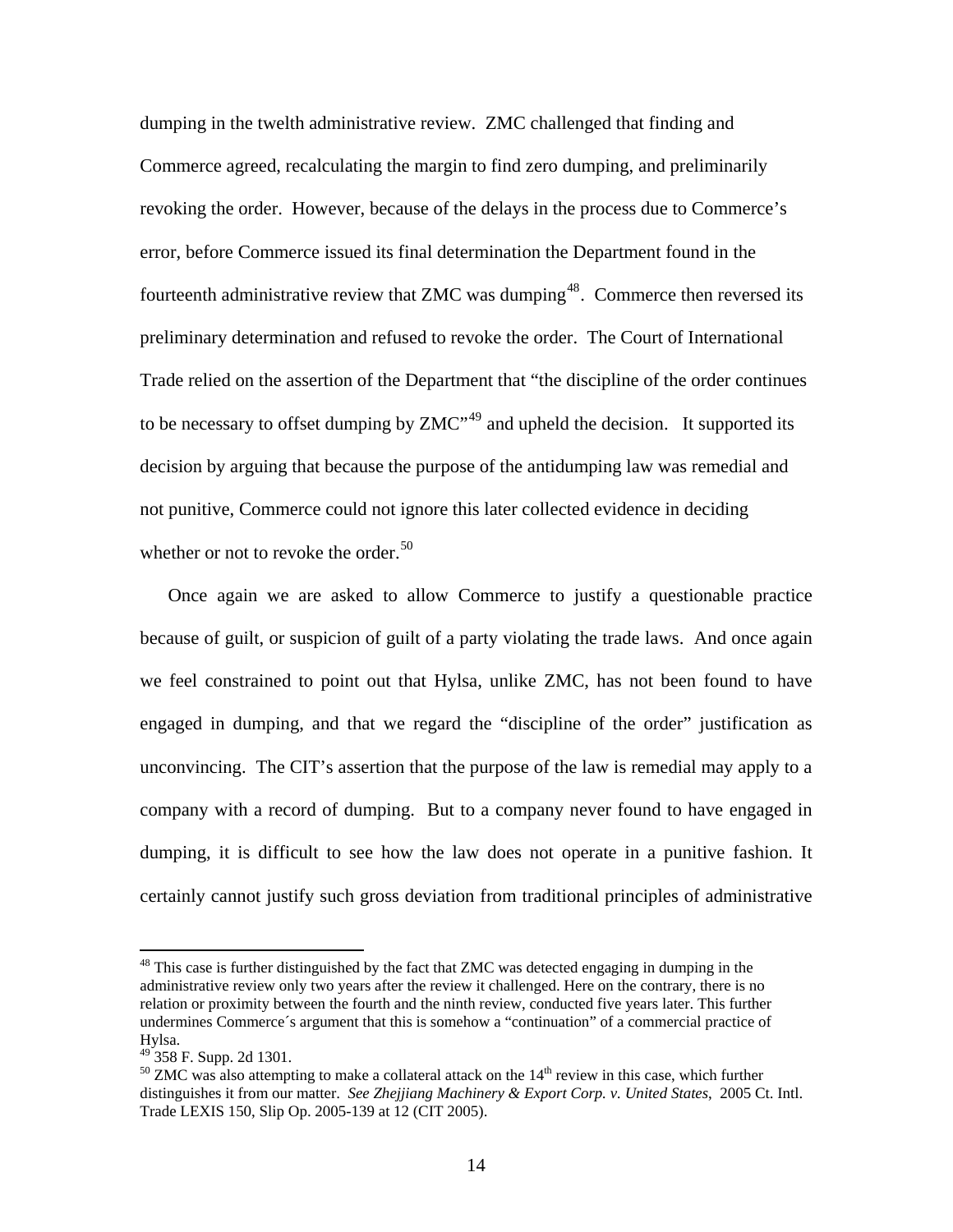law that it would allow the Commerce Department to construct its own record outside the scrutiny of this Panel to justify its actions.

With all due respect to the CIT, the Panel cannot see how it can perform its review on the record required by law when the deciding evidence cited by the Department is outside that record. The CIT in  $\mu\nu\rho\rho s^5$  considered the argument of ZMC that it should review the decision of Commerce that lead to its conclusion of dumping, but said it was outside the scope of the matter before the court and "involve[s] a record that is not before the Court in the context of this action."<sup>[52](#page-14-1)</sup> The Panel finds that the proceedings and record of Commerce's ninth review is similarly not before us, although its conclusion is. But we frankly do not see how we can uphold the Department on this basis.

Our analysis must begin with what constitutes the record in this case. The statute defines the administrative record as:

- (i) a copy of all information presented or obtained by the … administering authority…during the course of the administrative proceeding…and
- (ii) a copy of the determination, all transcripts or records of conference or hearings, and all notices published in the Federal Register.<sup>[53](#page-14-2)</sup>

 $\overline{a}$ 

(b) a copy of the final determination of the competent investigating authority, including reasons for the determination;

<sup>51 358</sup> F. Spp.2d 1301 fn 3.

<span id="page-14-2"></span><span id="page-14-1"></span><span id="page-14-0"></span><sup>&</sup>lt;sup>52</sup> *Id.*<br><sup>53</sup> 19 U.S.C. §1516a(b)(2)(A)(2006). The definition under NAFTA Chapter 19 Rules of Procedure 41 provides:

**administrative record** means, unless otherwise agreed by the Parties and the other persons appearing before a Panel:

<sup>(</sup>a) all documentary or other information presented to or obtained by the competent investigating authority in the course of the administrative proceeding, including any governmental memoranda pertaining to the case, and including any record of *ex parte* meetings as may be required to be kept;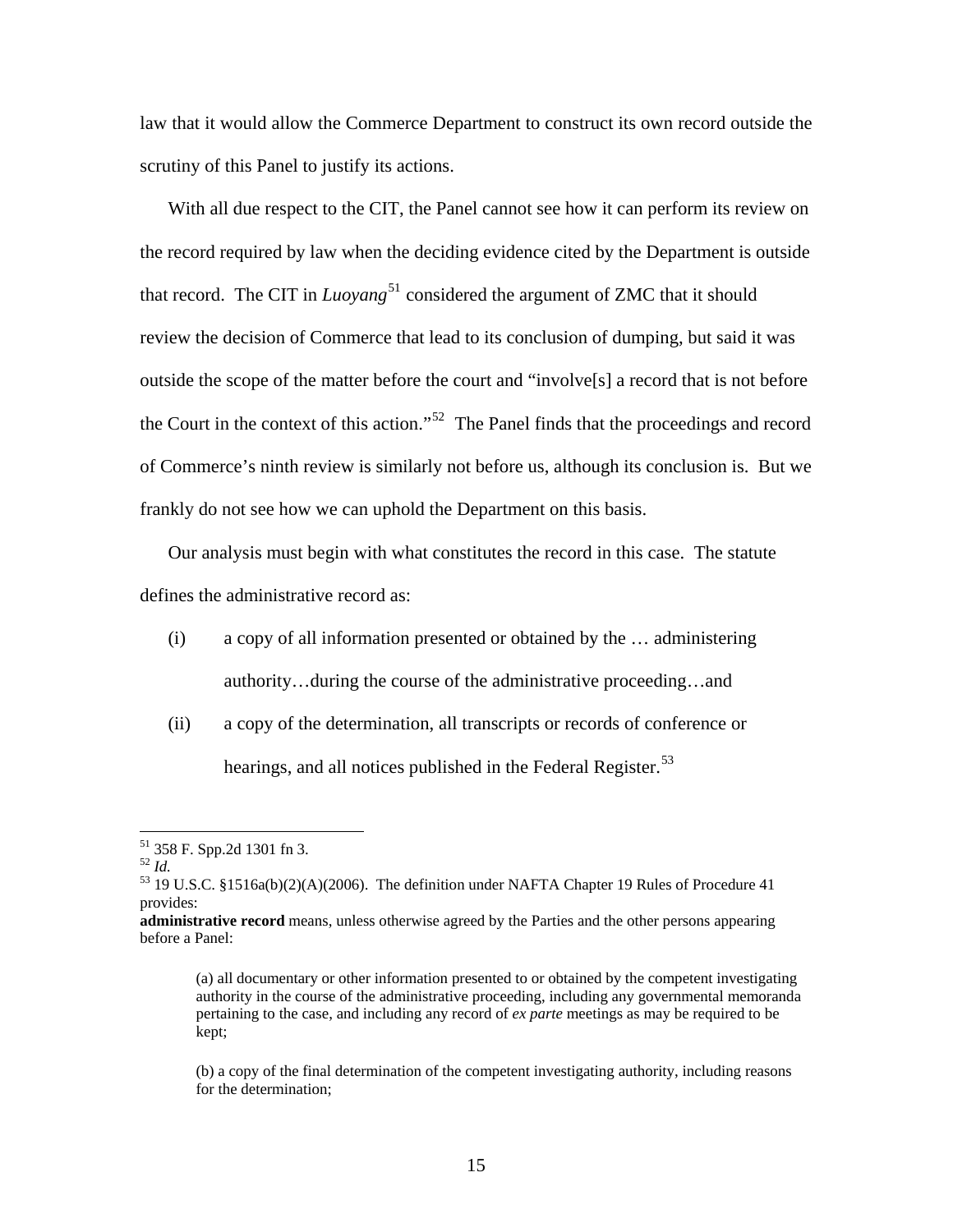The CIT has further clarified this by holding that "[a]ny information received by (the ITA) after the particular determination at issue is not part of the reviewable administrative record."<sup>[54](#page-15-0)</sup> In defining the "particular determination at issue" in that case the CIT said that "[t]he administrative record in this case consists of materials submitted to or obtained by the ITA between the initiation of this administrative review…and the publication of the Final Results in this review…"[55](#page-15-1) Hylsa argues that the period of the administrative review in this matter during which Commerce can assemble the record can be "no more than 18 months after the end of the anniversary month in which the review is requested."<sup>[56](#page-15-2)</sup> This ignores the fact that the Department reopened the record pursuant to the remand by this Panel to address Hylsa's revocation request, and that the Final Results of that determination were published on April 27, 2006.

 This presents us with a difficult conceptual problem. In its remand consideration, Commerce was concerned with the activities of Hylsa during the period of the fourth administrative review from August 1, 1998 to July 31, 1999, and prior reviews in order to consider Hylsa's request to revoke based on three consecutive reviews without dumping. Upon publication of the April 27, 2006 Redetermination, the Department also filed a supplemental record. While this record contained data from the review periods, it also included the submissions of the participants. One of those submissions, by complainant

 <sup>(</sup>c) all transcripts or records of conferences or hearings before the competent investigating authority; and

<sup>(</sup>d) all notices published in the official journal of the importing Party in connection with the administrative proceeding.

<span id="page-15-0"></span><sup>54</sup> *Intrepid v. United States*, 715 F. Supp. 1104, 1109 (CIT 1984) quoted in *Neuweg Fertigung GmbH v.*  <sup>55</sup> Neuweg Fertigung GmbH at 1023.<br><sup>56</sup>See Hylsa's Comments on Remand Redetermination at 32 (Non-Proprietary Version).citing 19 U.S.C. §

<span id="page-15-1"></span>

<span id="page-15-2"></span> $1675(a)(3)(A)$ .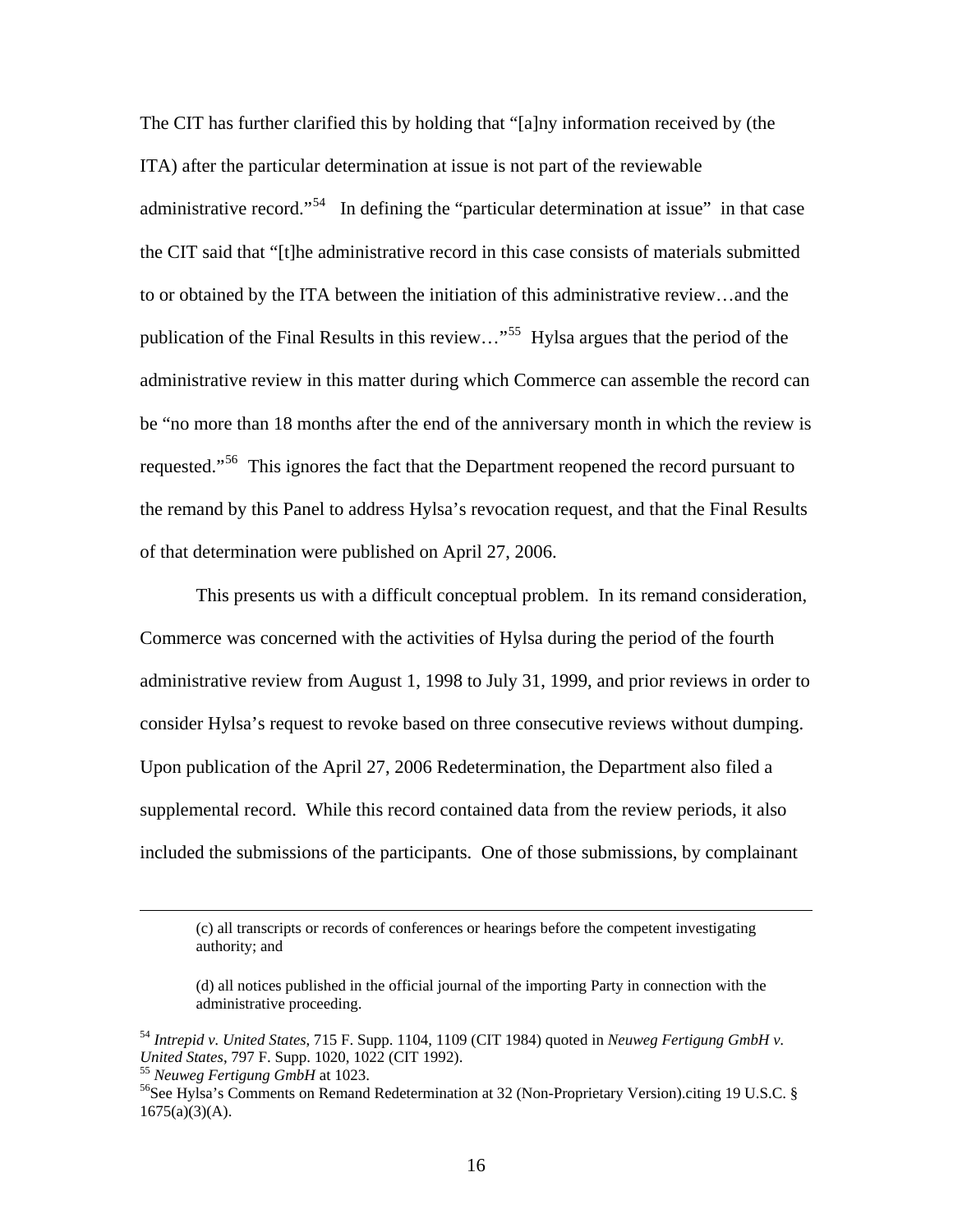U.S. Steel, recited the fact that in the ninth administrative review the Department had determined that Hylsa was guilty of dumping the subject merchandise.<sup>[57](#page-16-0)</sup> In its decision, the Department rejected Hylsa's request to strike that reference from the record<sup>[58](#page-16-1)</sup> and proceeded to use the ninth review finding as a separate basis for denying the revocation request. Thus, it is arguable that the *outcome* of Commerce's ninth review is a part of the record<sup>[59](#page-16-2)</sup> even though it transpired several years after the relevant period of activity by Hylsa. This is supported by the "otherwise necessary to offset dumping" language of the revocation criteria in  $\S 351.222(b)(2)(i)(C)$ , which invites the Department to an expansive consideration of relevant factors.

 However, having the outcome of the ninth review in the record offers little help to this Panel in determining if there is substantial evidence in the record to support the Department' decision not to revoke. This is true for several reasons. First, the decision of the Department is by no means a final decision, since Hylsa has filed a judicial challenge. While the parties may speculate on the outcome of this appeal or the merits of Hylsa's arguments, to allow the Department to base its decision in this case on its own decision in a later case that is still pending in the courts is irrational. If the Department were to be reversed in the ninth review, the effect of its now invalid decision would still control the outcome of this proceeding. The Panel believes this is inconsistent with fundamental concepts of administrative accountability.<sup>[60](#page-16-3)</sup>

<span id="page-16-0"></span> $57$  See U.S. Steel's Comments in Support on Commerce's April 27 Remand Redetermination (June 12, 2006).

<span id="page-16-1"></span><sup>&</sup>lt;sup>58</sup> See Remand Redetermination at 55; Investigating Authority's Response Brief at 17-18.

<span id="page-16-2"></span> $59$  The Panel notes that the Department could have taken notice of its own proceeding in any event, even if one of the parties had not brought it into the record by including the reference in its submission.

<span id="page-16-3"></span><sup>&</sup>lt;sup>60</sup> This is such an anomalous situation that our research has revealed no decisions addressing such a circumstance. Its basic illogic suggests why no court has ever had to address it.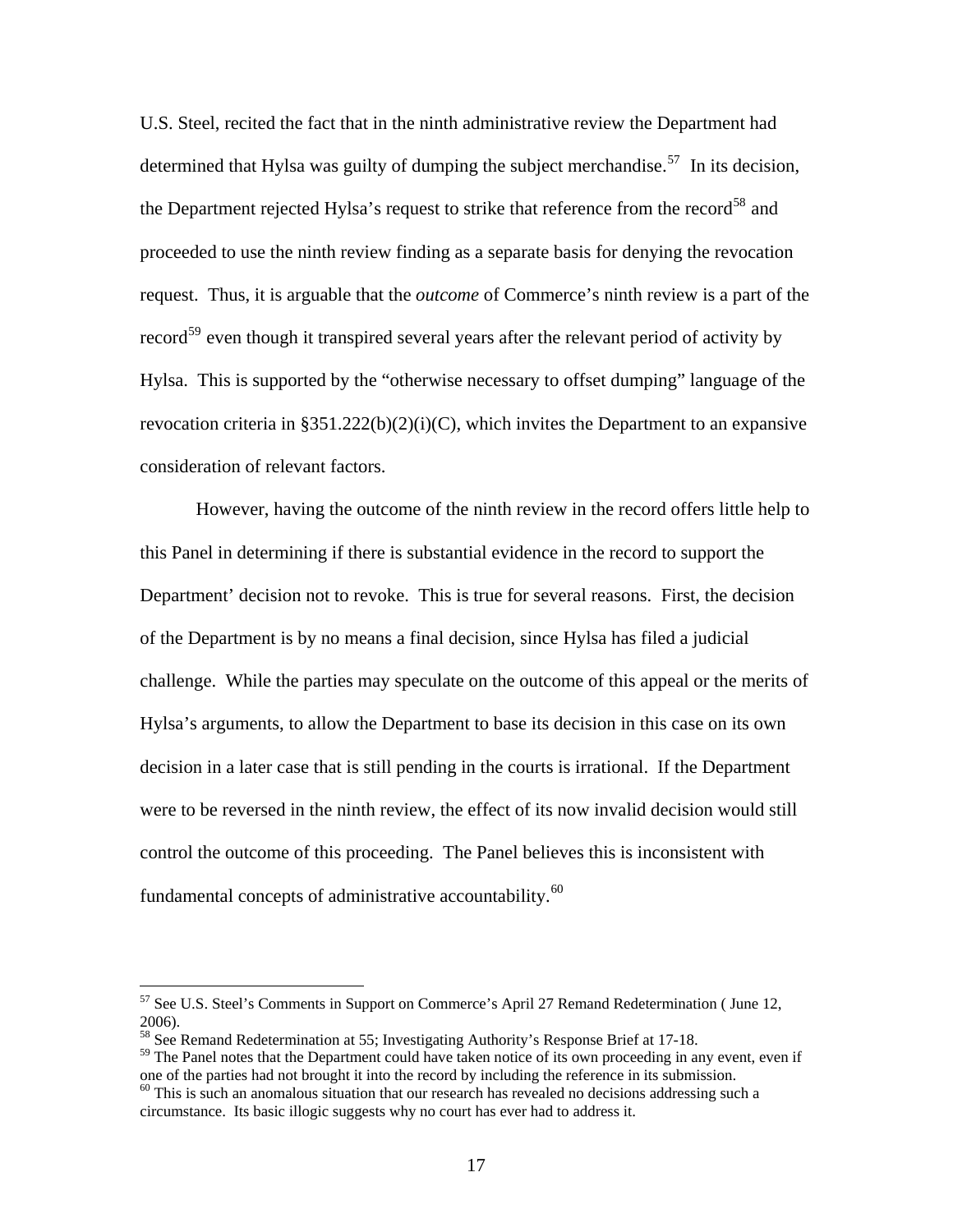Second, the Panel is troubled by the circumstance that had the Department acted on this fourth review in a timely manner and revoked the order, the ninth review would never have taken place. By virtue of the delay, the Department is now able to argue that the later review provides the "otherwise necessary" circumstance to reject revocation. While the Department may not be responsible for the delay in the appointment of the Chapter 19 Panel, had it correctly calculated the dumping margin originally, it would have had to consider Hylsa's revocation request at the time of the review instead of six years later. Regardless of fault, the Panel does not believe that placing the risk of the delay on Hylsa is appropriate. Allowing the Department to use the outcome of later administrative reviews to justify declining revocation in reviews conducted in a dilatory fashion encourages strategic bureaucratic delay and abuse of the administrative process.

 This issue also, once again, draws the Panel to the distinction between those exporters found to have engaged in dumping and those who have not. The revocation requirement for those previously found to have engaged in dumping includes an agreement that allows the Department to automatically reinstate the order if the Department finds dumping. $61$  No such requirement exists for Hylsa, yet the effect of what the Department is arguing for here would subject Hylsa to that condition. By allowing the Department to use dumping determinations in later administrative reviews (that theoretically would not have occurred), the Department gets to automatically impose a dumping order on a company not previously found to have engaged in dumping. This strikes the Panel as inconsistent with the rationale as well as the requirements of the regulations.

<span id="page-17-0"></span> $61$  19 C.F.R. §351.222(b)(2)(i)(B).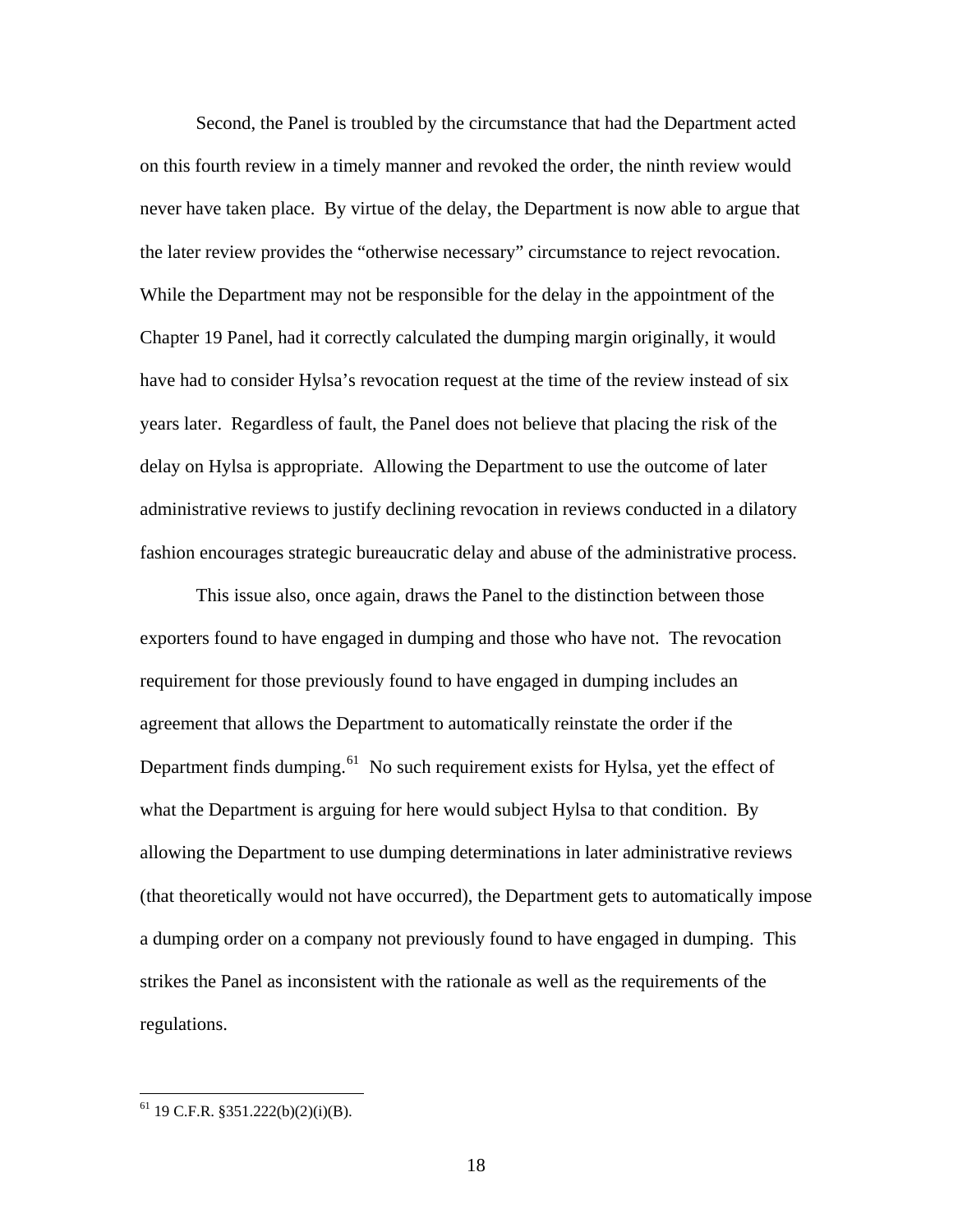Finally, and perhaps most importantly, the Panel does not see how it can perform meaningful "review on the record" when the determinative circumstances fall totally outside the purview of the Panel. The substantial evidence test involves reviewing the record taken as a whole, including evidence that supports and detracts from the conclusion reached by the Department.<sup>[62](#page-18-0)</sup> The Department and complainants would have us accept the outcome of the ninth review as determinative evidence to support denial of revocation without any assessment of the elements of that decision. This Panel has previously found the Department's dumping conclusion in the fourth review fundamentally flawed, and ultimately reconsidered with a result of a zero dumping margin. Yet we are now called upon to take at face value the Department's finding in the ninth review, even as it is challenged by Hylsa in another forum.<sup>[63](#page-18-1)</sup> This is where we are most troubled by the CIT's decision in *Luoyang Bearing Corporation* because acceptance of the outcome alone as an element of the record would be dispositive and obviate any need or impact of record review. The Panel does not believe the requirement for Panel review (or judicial review for that matter) under the antidumping law and the North American Free Trade Agreement is achieved when the Department is allowed to shortcircuit meaningful review by interposition of its unreviewed decision in a later proceeding.

 We have looked at the Court of International Trade's decision in *Floral Trade Council of Davis, California v. United States*<sup>[64](#page-18-2)</sup> and find some additional guidance on this point. In that case the plaintiff was challenging a determination by the Department that

 $62$  See e.g. Gerald Metals, Inc. v. United States, 132 F.3d 716, 720 (Fed. Cir. 1997).

<span id="page-18-1"></span><span id="page-18-0"></span><sup>&</sup>lt;sup>63</sup> In theory this Panel could have had both cases before it under the Chapter 19 Rules, which would have addressed this particular concern, although not the two arguments previously raised. 64 709 F. Supp. 229 (CIT 1989).

<span id="page-18-2"></span>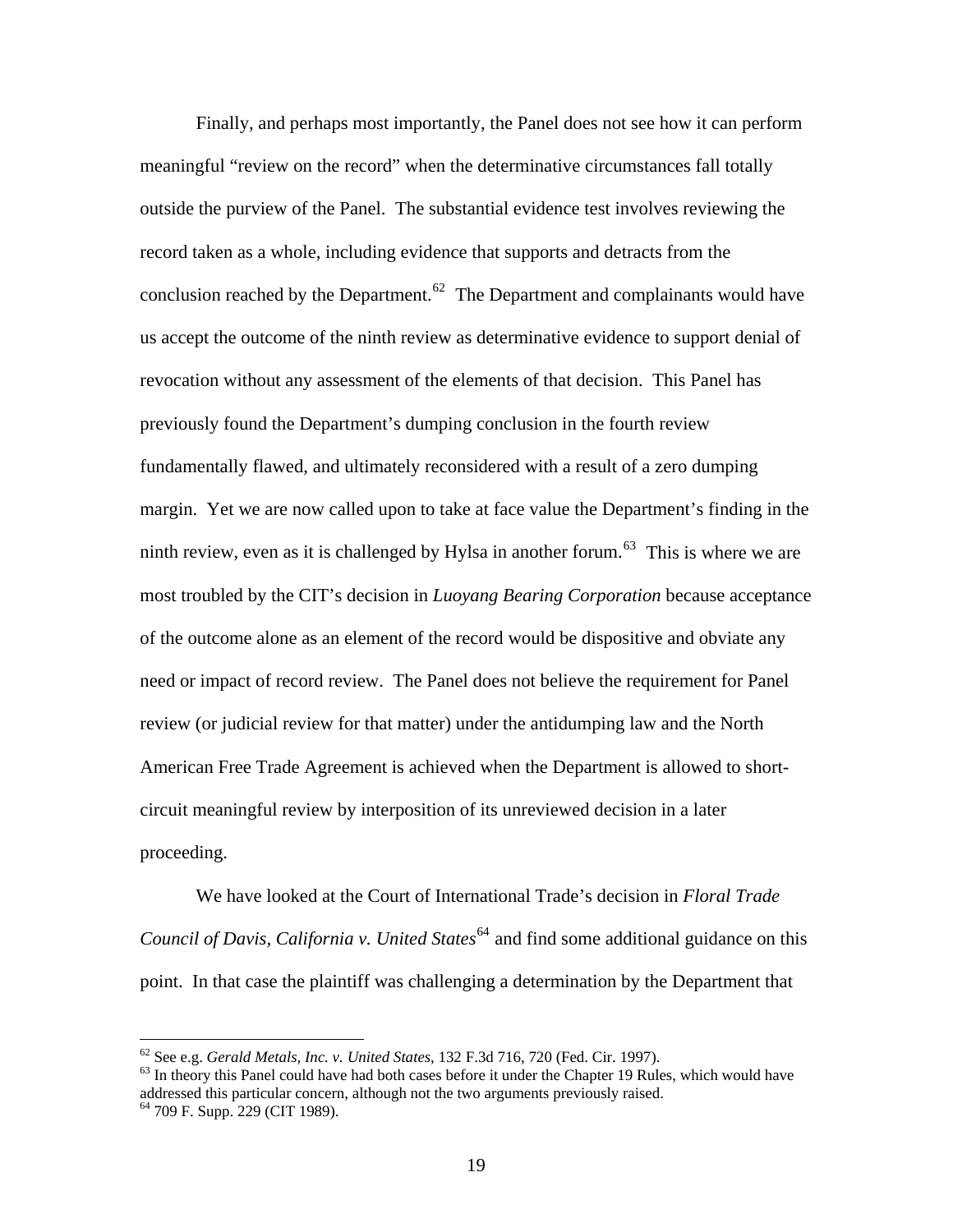certain flowers did not fall within the scope of an antidumping order and sought to expand the record to include the full International Trade Administration and International Trade Commission investigations that lead to the orders it was seeking to clarify. In its decision the Department had stated "without qualification that it has examined 'the original investigations by the ITC and the Department'" and used that as a partial basis for its decision.<sup>[65](#page-19-0)</sup> The CIT said that when the Department makes such a statement, the court "must assume that all relevant information from those previous investigations is before the agency for the purpose of the current decision."<sup>[66](#page-19-1)</sup> There the CIT expanded the record to include investigative materials from the other proceedings. Here the relevant information that led to the Department's decision is not before this Panel, but as the CIT in *Luoyang Bearing Corporation* pointed out, it is not appropriate for the ninth administrative review proceedings to be before this Panel. We think that the CIT decision in *Floral Trade Council* is compelling. If the Department is going to rely upon another proceeding, the relevant elements of that proceeding need to be before the reviewing tribunal. Since in this case the record of the ninth review is outside the scope of our consideration for the fourth review, the conclusion in that proceeding must also be outside the scope of our substantial evidence review.

Therefore, for purposes of our review of the decision of the Department to reject Hylsa's request to revoke the antidumping order at the end of the fourth administrative review, the Panel will not consider the outcome of the ninth administrative review.

<span id="page-19-1"></span><span id="page-19-0"></span><sup>65</sup> *Id*. at 230. 66 *Id.*